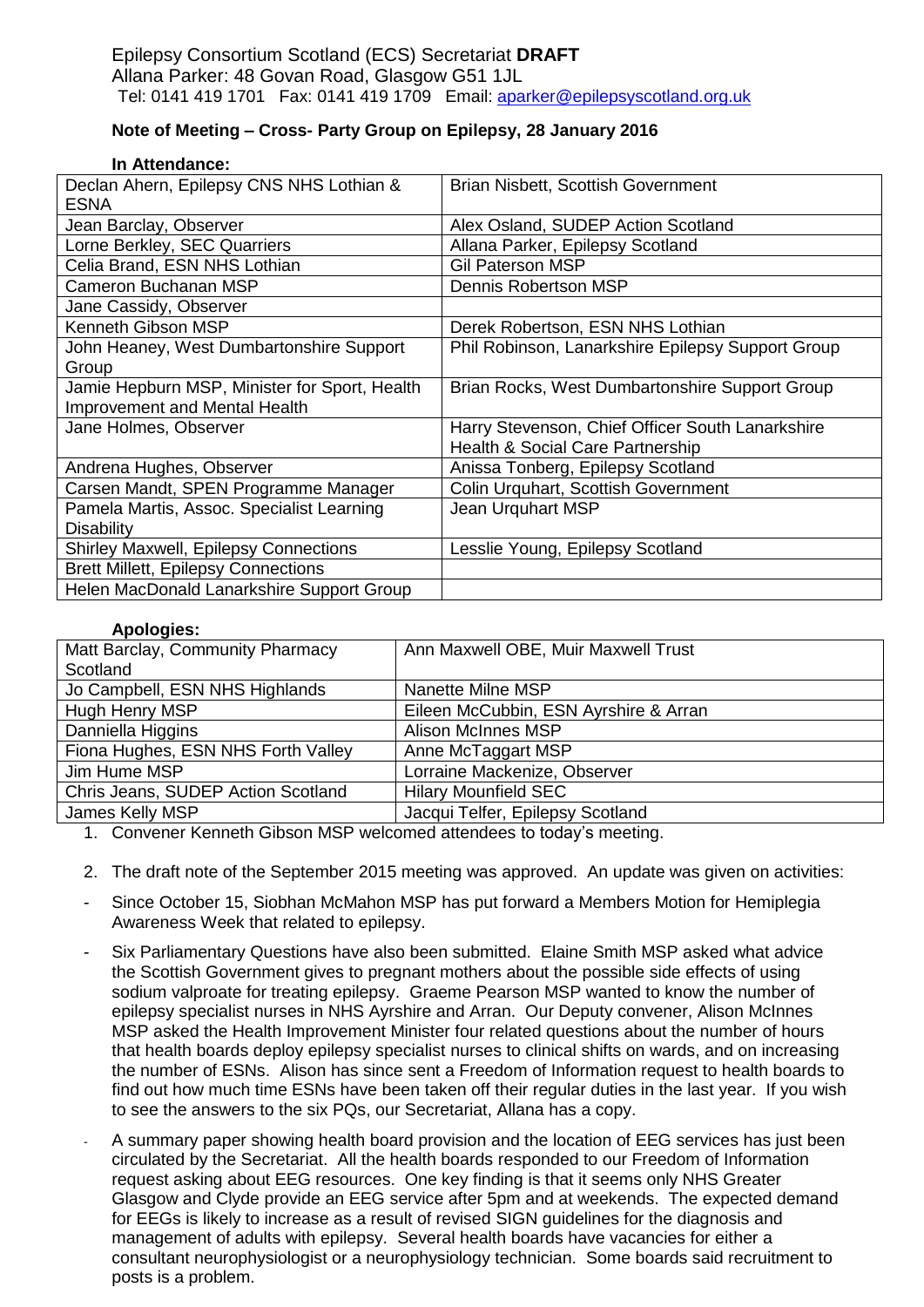- All Cross Party Groups will cease to exist when the Scottish Parliament is dissolved on Thursday 24 March 2016. I sincerely hope the CPG on Epilepsy will be re-established and continue its good work in the next parliament.
- 3. Let me now introduce today's speakers, we welcome Jamie Hepburn the Minister for Sport, Health Improvement and Mental Health to our Group. He will discuss the provision of integrated health and social care for people with epilepsy. Following the Minister's presentation, I will ask Harry Stevenson who is the Chief Officer with South Lanarkshire Health and Social Care Partnership to expand on this important topic.
	- Mr Jamie Hepburn MSP thanked members for inviting him to address the Cross-Party Group. As the Minister for Sport, Health Improvement and Mental Health, epilepsy is one of his responsibilities. He very much hoped there will be a re-convened Cross- Party Group on Epilepsy. Such a Cross- Party Group is very helpful in casting light on some areas the Scottish Government needs to continue to improve. The Group also highlights good practice where it happens. His primary purpose today is to discuss health and social care integration and share some positive examples of the work taken forward within partnerships across the country.
	- The Minister acknowledged how common epilepsy is as a condition that touches many families including his own. It was important to recognise how it presents and the range of behaviour changes that can accompany seizures. Sometimes the social effects of epilepsy, the isolation or lack of confidence a person may feel can be as much of a burden as the actual medical effects of the condition and seizures themselves. People may worry that they might be judged or misunderstood from something over which they have no control.
	- This administration has a long and close working relationship with charities including Epilepsy Scotland and Quarriers. Our vision is for everyone in Scotland to be treated fairly and equitably and have the chance to fulfil their potential in all aspects of life. This clearly extends to people who have a diagnosis of epilepsy. For many years the third sector has led the way in combating prejudices and misconceptions that exist and in tackling epilepsy discrimination. His officials are currently exploring a range of options for taking forward epilepsy-related projects over the next year including talking with third sector colleagues about what the priorities should be. The invitation is there for the Cross-Party Group to be involved in this process following its reestablishment post-election.
	- People in Scotland who live with epilepsy should be able to access the best possible care and support and benefit from safe and effective services which put the patient at the centre. The integration of health and social care responds to the evolving health and care needs of our communities. Public services which are joined up afford a better outcome for service delivery and for the service user. Legislation to bring about this radical re-alignment is there to support the growing numbers of people in Scotland who have complex care requirements and sometimes multiple different care requirements. It also ensures the sustainability of the health and social care system in the face of increased demand and demographic changes. Among the Scottish Government's top priorities are preventative care and a greater focus on community based care.
	- Integration is about improving peoples' lives and making sure that those working in health and social care are better equipped to use their own skills and resources. Closer partnership working improves outcomes for individual patients so people can get the right care in the right place at the right time. There is evidence in Scotland and beyond of where this approach has been taken. Planning is required for the needs of people across the entire pathway of care to meet individual aspects of their care in different places at different times with different teams. Two priorities are key here; better outcomes for the people using the service and supporting the workforce into and through the process of implementing that integration.
	- Substantial resources are being brought together to try and empower health and social care professionals working within the community to design and deliver effective, efficient services that will better meet the needs of increasing numbers of people who have long term complex conditions. From April this year, health and social care partnerships will go live across Scotland. A crucial message is that the third and independent sectors have to be crucially involved and the Scottish Government has legislated for this. The third sector has a recognised wealth of experience in terms of developing innovative solutions and services in comparison with the NHS. It links into the formal system of working with healthcare professionals, GPs and other clinicians but also ensuring that individuals, their carers and families are involved in that process as well.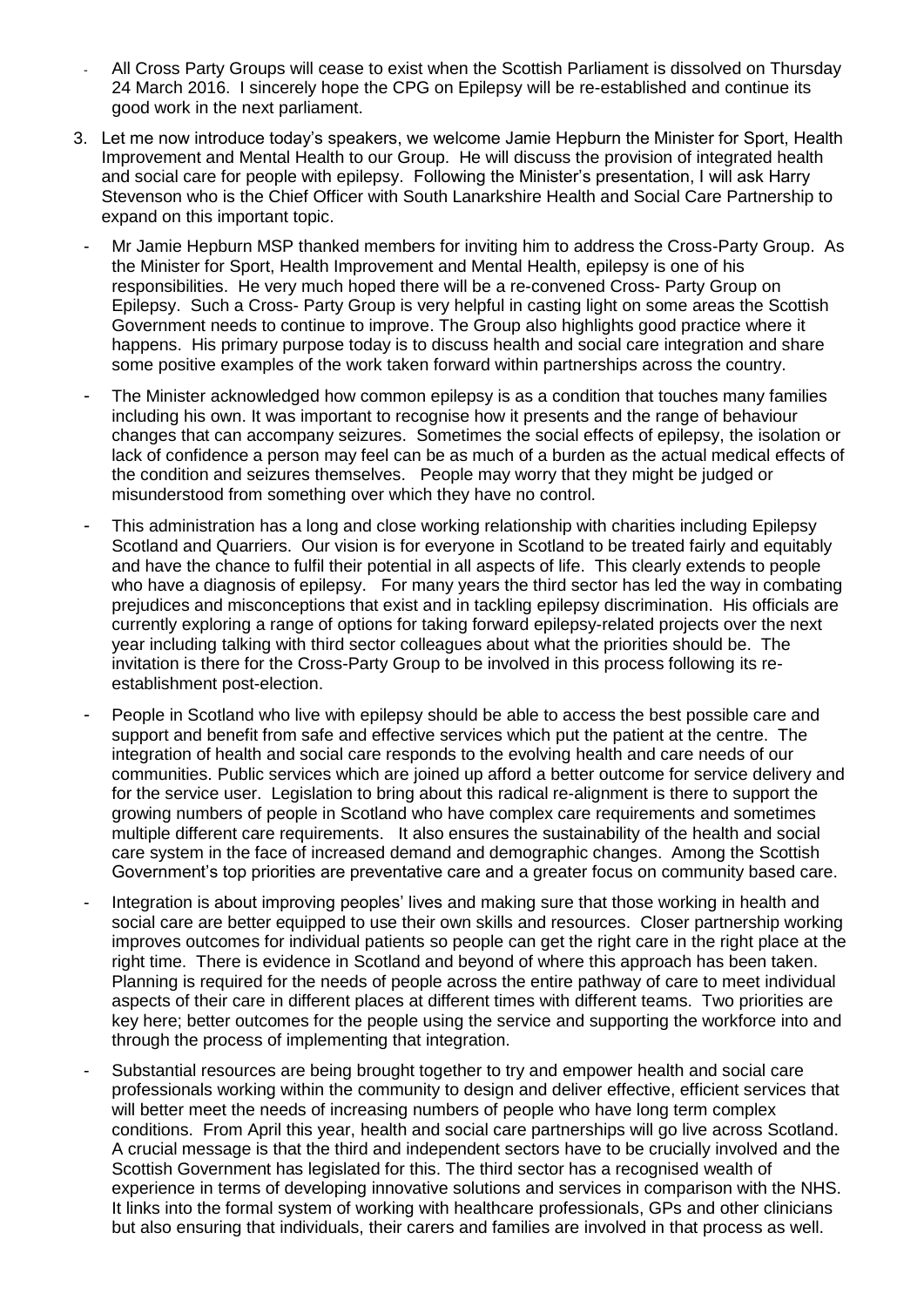- The foundation of this approach and the over-arching legislation for integrated care is about trying to take forward a co-production model, one where people work together to tackle challenges in innovative ways. All this will help to ensure an integrated holistic person-centred experience and achieve best use of services. Involving other parts of the public sector in integrated health and social care, such as housing and local government, can also make a crucial contribution
- The Minister recognised it was not an easy or straightforward process. However, he was confident that having set up the structures and by involving organisations such as those around this table, was part of the equation to get it right.
- The Self Directed Support Strategy has hopefully demonstrated the administration's commitment to enable individuals, carers and their families to have flexibility, choice and control over the support services they receive which brings greater independence. The Minister wanted to see innovation here too, with people individually, and local authorities too, learning from one another. The new integrated arrangements will be involved in helping to support people including those with epilepsy which is of primary importance to this administration. The Minister was determined to make it a practical and effective reality on the ground for everyone across Scotland.
- Guest speaker Harry Stevenson outlined the approach taken in South Lanarkshire by the Health and Social Care Partnership and mentioned ways to influence progress at a local level. His presentation (attached) also included a short DVD entitled "John's story" shown to attendees.
- The main differences from the past include the joint responsibility between health boards in Scotland and local government. There is financial authority for decision making and for utilising delegated budgets. Strengthening communities is important through early intervention, prevention, and various local schemes (eg good neighbours or helping hands). Further developing of services required the input of third sector organisations, as well as the private sector, who are key partners in relation to the delivery of high quality care, including improved support to carers and unpaid carers
- Co-ordination of services so the person receiving care or support enjoys continuity is well illustrated in "John's story". Making the best use of the resources and expertise to ensure people are working at the things they do best while not duplicating is important because the issue of resources will remain for a number of years. Mr Stevenson does not believe that his team have ironed out the inefficiencies in the system and believes more can be done to help address some of the issues of our ageing population and other needs that exist within our communities.
- Targeting those energies and sharing that knowledge with others is an important issue. Care can be a seven day service for people and this focus is being addressed by the Parliament.
- In terms of commissioning, it can be the leader for change. By looking at the money that is locked up in services perhaps dealing with inappropriate presentations or admissions to A&E, the question is how do you shift that to bridge the front end of things? A lot of people who need it do live in residential care and nursing home care within Scotland and receive good support. Our Joint Improvement Team, working alongside government and other partners have a process of planning, reviewing, analysing to make sure we get it right. Having and meeting clear outcomes helps because things do move on and shift. Too often monies stay in one place and don't move to where they might be needed and therefore it is not always about getting new money.
- Integrated bodies have areas of responsibility. This slide shows delegated functions for local government covering mental health, drug and alcohol, homecare, residential care and day care, occupational therapy and housing support service. This is a huge amount of things. Other local council services like leisure facilities and the education system, in terms of how we prepare young people for the future and support them, are also part of the combined strength that a local government organisation can bring to that work that we do within our communities. It is not just about the social work service.
- In the Lanarkshire context, there are a number of hosted services. In working with primary care services and GPs, there is the development of a new contract that will come into place in 2017. Pharmacy is another important area where we hope to get more of these particular skills in relation to how we best support people.
- The structure in South Lanarkshire will be similar to elsewhere across Scotland. It started with an NHS board and a council, then a shadow Transition Board till 1 April when it is a fully-fledged organisation with a Management Group and a Strategic Planning Group. A number of themes have been identified locally as important: mental health, learning disabilities, older people, long term conditions, health improvement and substance misuse. This slide shows how our four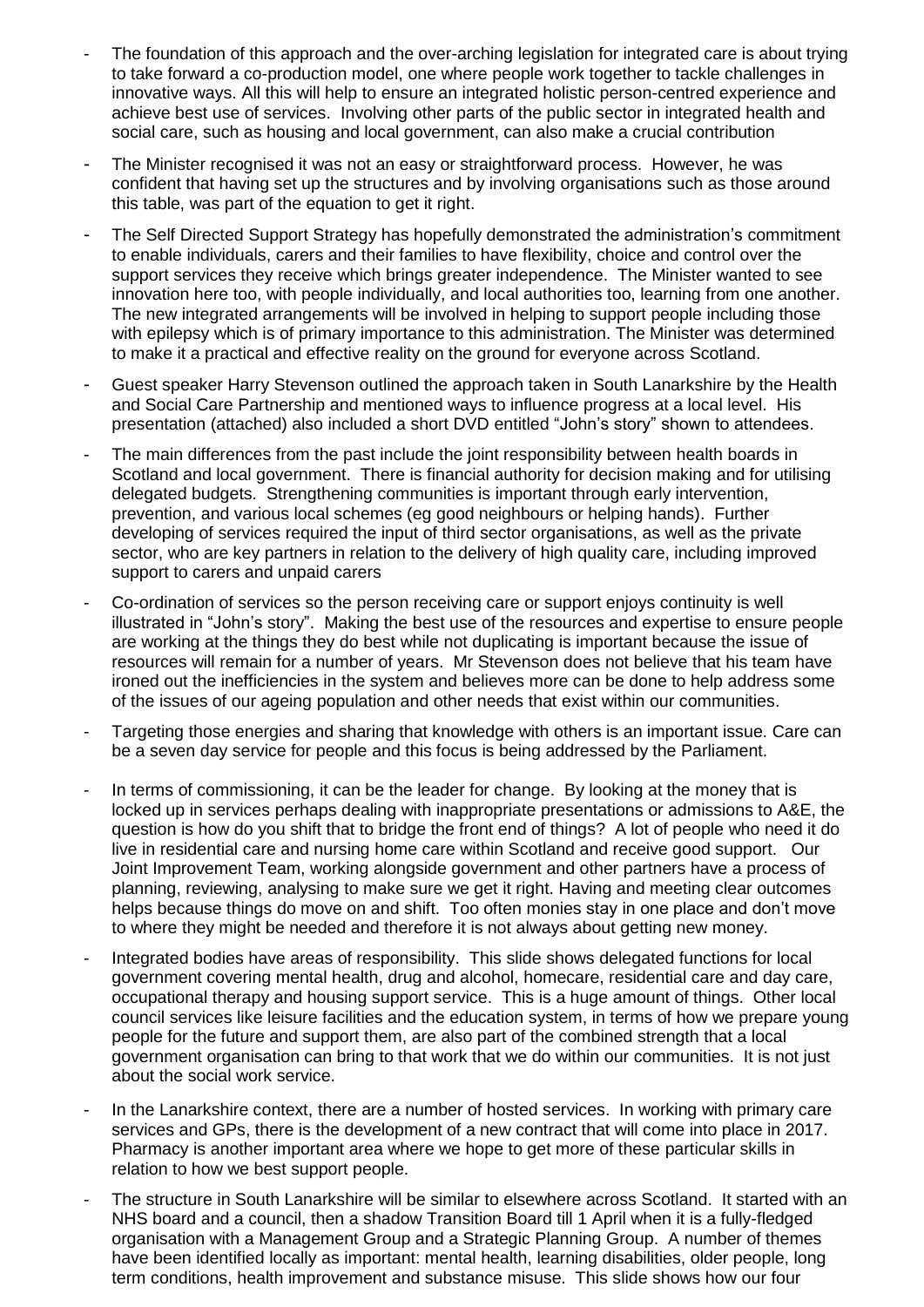localities in South Lanarkshire are really important and are involved in the process of how commissioning plans are shaped. Commission plans are for 3 years initially, and need approval by the joint boards. Every partnership will be currently in consultation, and if you go online in your area you will find out how to contribute to that and get yourself involved. For national organisations, the importance of speaking to Government and then taking that message back to local groups is important.

- For strategic commissioning groups there is a limit to how many people can participate and be effective but this interface is an important group for the third sector. In South Lanarkshire an organisation called ASLAN's chief executive attends the board and this gives direct access for carers. Locality planning offer a great opportunity, even to smaller groups, to work alongside public partnerships, the private sector, carers, health council and others by being involved in discussions on how to shape services for the health needs of our population. This is where to make the case for the importance of epilepsy and the work and the advocacy undertaken on behalf of individuals. In our area, our strategic priorities came from what people told us on accessing health and care services. Carers support models of self-care and self-management and we find ways to offer out of hours support when there are worries about someone having a seizure. Intermediate care helps ensure people leave hospital safely, quickly and confident to be home again. The option of flexible housing is a big issue too for those who may need it.
- There is one epilepsy nurse for adults in the whole of Lanarkshire with a population over 600,000. There are two paediatric nurses, with one working in learning disability services. There is a key need for more diagnostic services as well as transitions care for young people moving on from the school education system into the adult world. This is about them being confident and being supported to become independent, which is important for their family as well. The same holds true for adults with learning disabilities. Access to information is crucial, including employment information as many people with epilepsy are working. Adjustment issues around developing epilepsy are important too. It seems social stigma linked with epilepsy is still a big issue.
- Mr Stevenson saw his role as educating other staff to understand epilepsy, and the impact it has on individuals. Easier access to clinics is needed given a high number of no shows by patients. The Lanarkshire Epilepsy Support Group has submitted a grant request to help develop grass route services. The no-shows are not due to people not caring about their health. If clinics in South Lanarkshire were held more locally it may help attendance.
- 4. The Convener thanked the Minister and Harry Stevenson and invited questions.

Lesslie Young thanked the Minister for acknowledging the ability of the third sector to be more innovative. However, given evidence in the recent Audit Scotland report with regards to the intervention of health and social care, a degree of frustration was noted formally about the perceived exclusion of the third sector in the build up to the development of the integration process. She wondered after what has been said today, how that is going to be addressed.

The Minister agreed it an interesting report which was being taken very seriously. However, the wider question was possibly around how to legislate for the involvement of the third sector. Not every third sector body can be directly involved on the integration of the board and sub structures could possibly happen. The Scottish Government did not intend micro managing the process of integration but he would deal with a specific concern if people raised it directly. There is a regular dialogue with all the integrated bodies and all the territory health boards and indeed COSLA.

Lesslie Young responded that communication was probably the integral part which the third sector wanted to be play and to be given the opportunity to take part in those conversations. The Minister agreed this was critical in going forward.

Brian Rocks asked the Minister about tackling misunderstanding of epilepsy through education. He sits on a support group and tried to attend a learning disability class to share more about the support group. He was thrown out because he took several seizures and wondered how to tackle the continuing stigma of epilepsy.

The Minister responded that this was something he took away from Harry Stevenson's presentation. In terms of mental health stigmatisation, the Scottish Government has done a lot in challenging misconceptions to bring about an improved environment. Maybe this is something that he could discuss with Epilepsy Scotland and some of the other national organisations. More needs to be done in relation to this, perhaps even wider than with epilepsy, about how do we challenge misconceptions that lead to stigmatisation. He was very disappointed to hear about Mr Rocks personal experience. Brian suggested that early education about epilepsy might help.